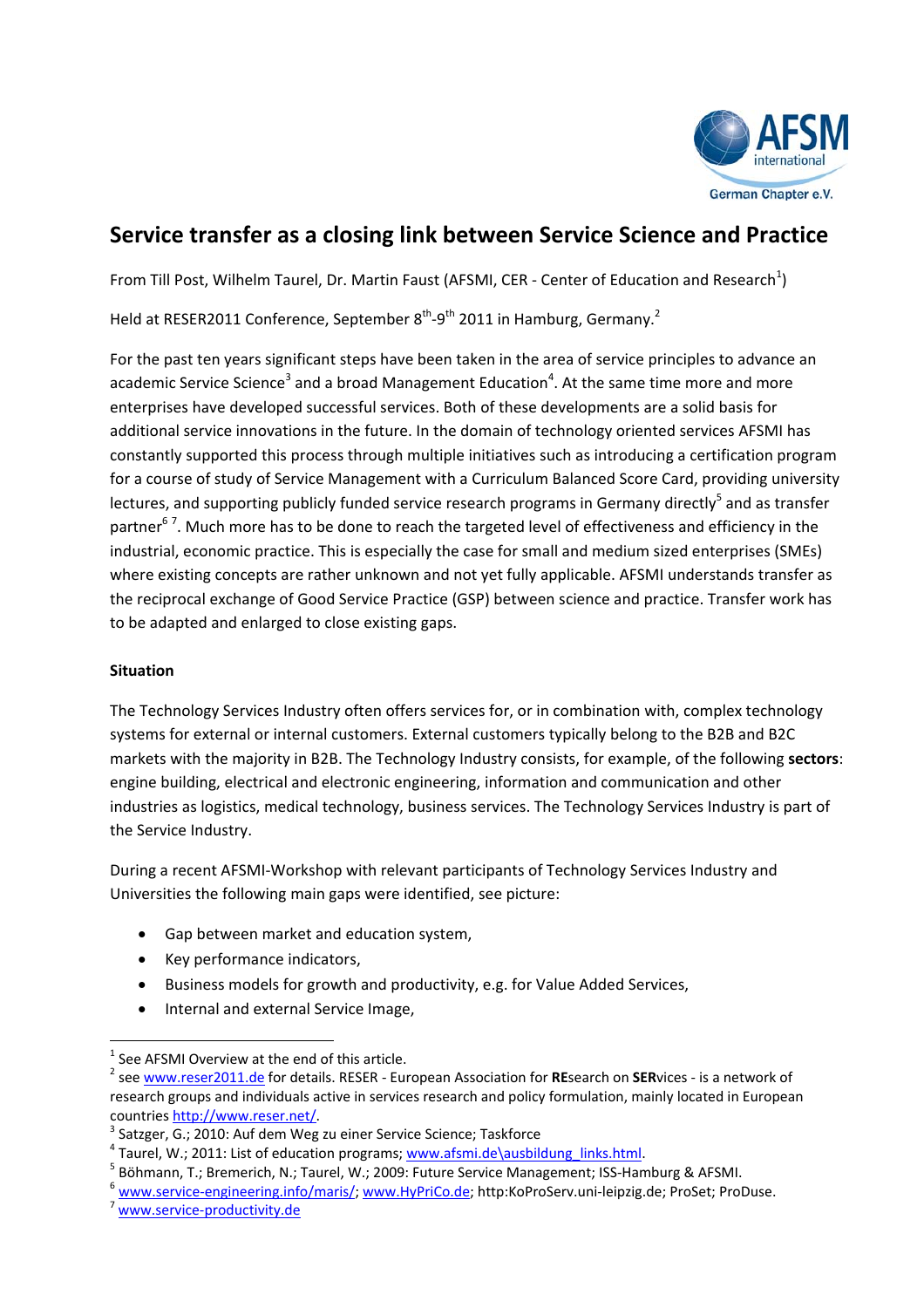• Terminology and Standardization.



Picture: Technology Services Industry ‐ Body of knowledge – with GAPs ‐ AFSMI Expert Workshop

Additional symptoms of gaps between Service Science and practice were described as follows<sup>8</sup>:

- Integrated Service Systems have not been implemented,
- Service business maturity level compared to the hardware and software product business still lagging behind,
- There is still a big gap of Service Know‐How on all levels of qualification,
- Actual focus is on bigger enterprises, small and medium sized enterprises (SMEs) lacking,
- Basic service models, standards methods are still missing or are not integrated.

Solutions in the past have concentrated mostly on Best Service Practices of larger businesses which could not be implemented easily into SMEs. Therefore, it is time to collect a Good Service Practice and to distribute it broadly.

## **Measures**

A systematic aggregation of General Areas of Service Knowledge is needed for the Technology Services Industry to support Good Service Practice (GSP). AFSMI sees the following areas and measures for the coming years.

**Technology System area** (a mix of embedded hardware, software, service and other product types).

Measure: Rules for Intellectual property for Service Innovation have to be developed.

**Business Model area (**explaining the basic growth & productivity strategy, value proposition & creation and the profit model).

<sup>8</sup> Meiren, T.; 2011: F&E‐Management für Dienstleistungen in Am Puls wirtschaftlicher Entwicklung; Spath/Ganz; Hanser; Page 17ff.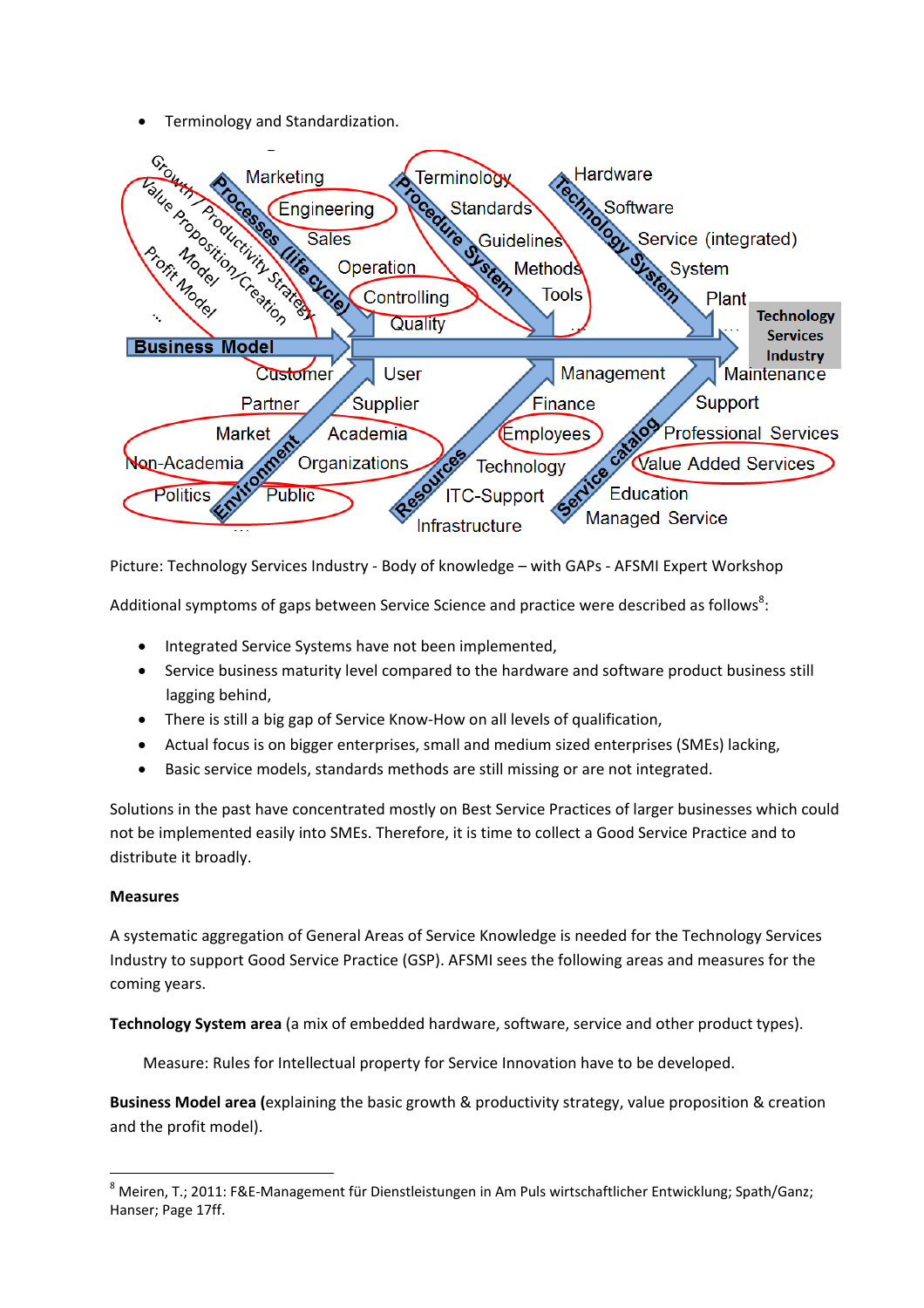Measure: Value added services and the export of services<sup>9</sup> must be pushed forward.

**Procedure System area** (a set of service terminology, standards, guidelines, methods and tools).

Measure: An actual situation analysis<sup>10</sup>, evaluation and development of architecture of harmonized integrated service standards which are compatible with existing technology standards are needed.

**Services areas** (disciplines are amongst others maintenance, support, professional services and education).

Measure: More Service Market data has to be provided.

**Processes areas** (e.g. marketing, engineering, sales, operation and controlling).

Measure: Generic and specific Service Life Cycle Models compatible to Life Cycles of other product types have to be developed and implemented.

**Resources areas** (e.g. people (HR), information technology & communication (ITC), infrastructure and finances).

Measure: Identification of service qualification profiles for the manpower and ITC requirements for service process enablement.

**Environmental areas** (e.g. customer, user, supplier, partner, market, academia, non‐academia, organizations, politics and public).

Measure: A general image campaign for service professionals in different service sectors to raise awareness with younger people is necessary.

Measure: Service aspects must become part of every education, starting with the school!

Measure: Existing service transfer associations with competent transfer experts have to work together.

### **Conclusion**

The transfer of service and service management knowledge should be the significant focus for the next years. As in other areas of the technology Industry, it is necessary to have specialized transfer organizations in place which help to transfer the knowledge into enterprises and to the public<sup>11</sup>. The following criteria are important to identify Good Service Practice: Systematic, complete, integrated, pragmatic, understandable, scalable, flexible, compatible and public available. A scientific program can support and evaluate the results of a professional transfer process. The results can help all service sectors which use technology as a significant resource.

## **Association for Services Management International German Chapter (AFSMI)**

<sup>&</sup>lt;sup>9</sup> Berchthold, W.; 2008: Promotorenbeitrag für das Innovationsfeld Dienstleistungen; BITKOM e.V.; Page 8 <sup>10</sup> Willingmyre, George P.E.; 2002: International Services Standards in your Future? www.gtwassociates.com/alerts/submitted.doc with AFSMI for DIN e.V.

<sup>&</sup>lt;sup>11</sup> Harms, D.J.; Heinen, E.; 2009: Dienstleistungen systematisch entwickeln, itb; www.service-engineering-kmu.de